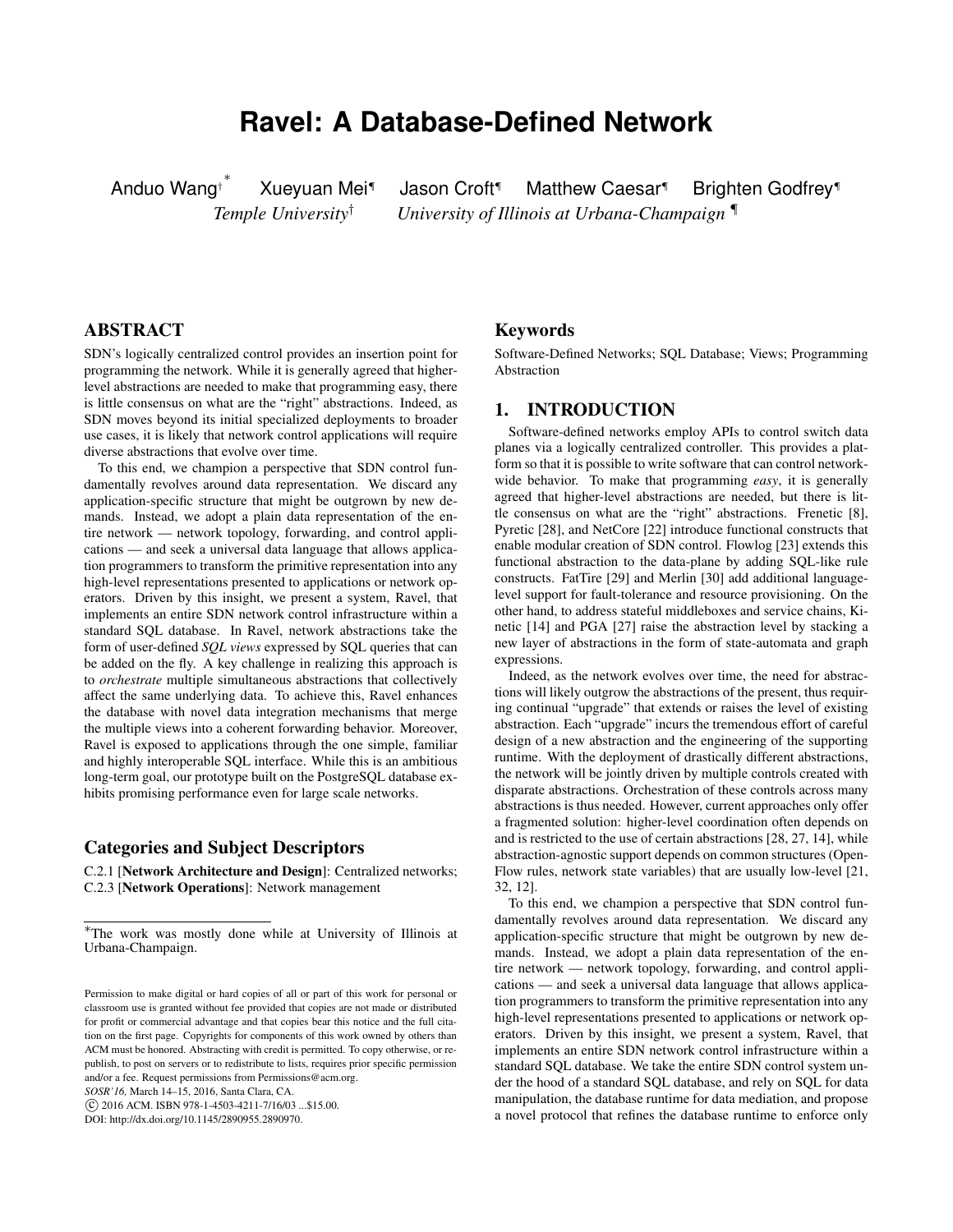orchestrated execution. As a realization of this approach, Ravel offers the following attractive advantages:

Ad-hoc programmable abstractions via database views. The database *view* construct enables new abstractions to be constructed ad-hoc and enables them to build on each other. For example, from the "base tables" defining the network topology and OpenFlow forwarding rules, one can construct a view representing a virtual network that spans a subset of the topology; and one can further derive a load balancer's view of host availability within the virtual network. These SQL views form the structure of the abstractions; furthermore, integrity constraints over the views express high-level policy invariants and objectives. These views and constraints can be expressed via SQL statements and can even be constructed ad-hoc, i.e., dynamically in the running controller.

Orchestration across abstractions via view mechanisms. Once we have a mechanism to construct ad-hoc abstractions, we need to coordinate across these multiple views of a single network. View maintenance [9] and update [2, 4, 7, 5, 13] mechanisms are the "runtime" for view abstractions, constructed through normal SQL operations (queries and updates). First, *view maintenance* continuously refreshes the view abstractions of a dynamic network. Second, to translate updates in a derived view back down to a lowerlevel view, Ravel allows users to define a view update policy that governs how updates on the higher-level abstraction are realized on the underlying data-plane via *triggers*, which can incorporate custom heuristics at runtime to optimize applications.

Orchestration across applications via a data mediation protocol. In Ravel, an orchestration protocol mediates multiple applications whose database modifications affect each other. The protocol assumes a simple conflict resolution strategy — an ordering of view constraints where lower-ranked constraints yield to the higherranked. Given a view update request as input, the protocol produces as output an orchestrated update set that respects all applications constraints (subject to conflict resolution). The orchestrated set may append to the request additional updates for completion (e.g., by invoking a routing application when an access control application attempts to remove an unsafe path) or reject the update if a cohesive update is not possible.

Network control via SQL. The entire Ravel system above is exposed to application programmers and network engineers via standard SQL interfaces and database view, constraint, and trigger mechanisms. We believe this is likely to be valuable both technically and as a way to encourage more rapid uptake of SDN. SQL databases have proved over decades to be an effective platform for high-level manipulation of data, and are broadly familiar (compared to domain-specific languages, for example). Moreover, network architects today need to combine heterogeneous data sources — network forwarding rules, data flow and QoS metrics, host intrusion alerts, and so on — to produce a cohesive view of the network and investigate problems; this will be eased by the interoperability of SQL databases.

We note that certain past SDN controllers have employed databases as specific limited modules, including state distribution, distributed processing, concurrency, and replication control. For example, Onix [15] delegates to distributed databases for concurrency and replication of low-level network state in a common predefined data schema. The database silently accepts and executes transactions submitted by external control applications. Pre-SDN era declarative networking [17, 16, 19], on the other hand, uses a distributed query engine for fast processing of customized routing protocols, where the database executes routing queries submitted by end-hosts. In contrast, Ravel makes the database an active participant that uses views to incorporate multiple high-level and lowlevel abstractions of the network which are orchestrated online. In other words, in Ravel, the database *is* the controller.

While this is an ambitious long-term goal, our Ravel prototype built on the PostgreSQL database [26] exhibits promising performance even for large scale networks. On various fat-tree (up to 5,120 switches / 196,608 links) and ISP (up to 5,939 nodes / 16,520 links) topologies, we microbenchmark Ravel delay, uncovering the source of database overhead, showing that the most relevant database operation (triggers) scales well to large networks. Orchestration of various applications scales to large network and policy size. Ravel also integrates a classic view optimization algorithm that accelerates view access by one to two orders of magnitude with a small maintenance overhead.

### 2. OVERVIEW



Figure 1: Ravel overview

Figure 1 shows the main components of Ravel: the users, the Ravel runtime, and the network. The network (bottom) is the services and resources being controlled. The users include network operators and a Ravel administrator that interact with the network via the view interface (by observing database notification and inputting view updates). The Ravel administrator can modify the behavior of Ravel, such as enriching the control abstractions by adding new views or changing the orchestration behavior (database execution model) by adding new protocols. These interactions all take the form of normal SQL statements: queries, updates, and triggers (rules).

The main body of Ravel is the runtime sitting in the middle. It is the powering engine that enables multiple controls to jointly drive the network. The runtime consists of two components. The database component interfaces with the users and is the brain that controls the variety of abstractions. The network component interfaces with the network, to bridge database events (table updates) and external network events (control messages and network changes).

The database runtime operates on a set of tables — the predefined base tables (§ 3) and a hierarchy of user-defined control application views. The base tables talk to the network runtime via SQL triggers, while the control views interface users with SQL queries and updates. The database runtime offer two services: vertical orchestration that "executes" individual application control, and horizontal orchestration that "coordinates" the executions.

Vertical orchestration (Figure 1, middle) is implemented by a view mechanism. View maintenance automatically refreshes application views, while view updates translate application updates to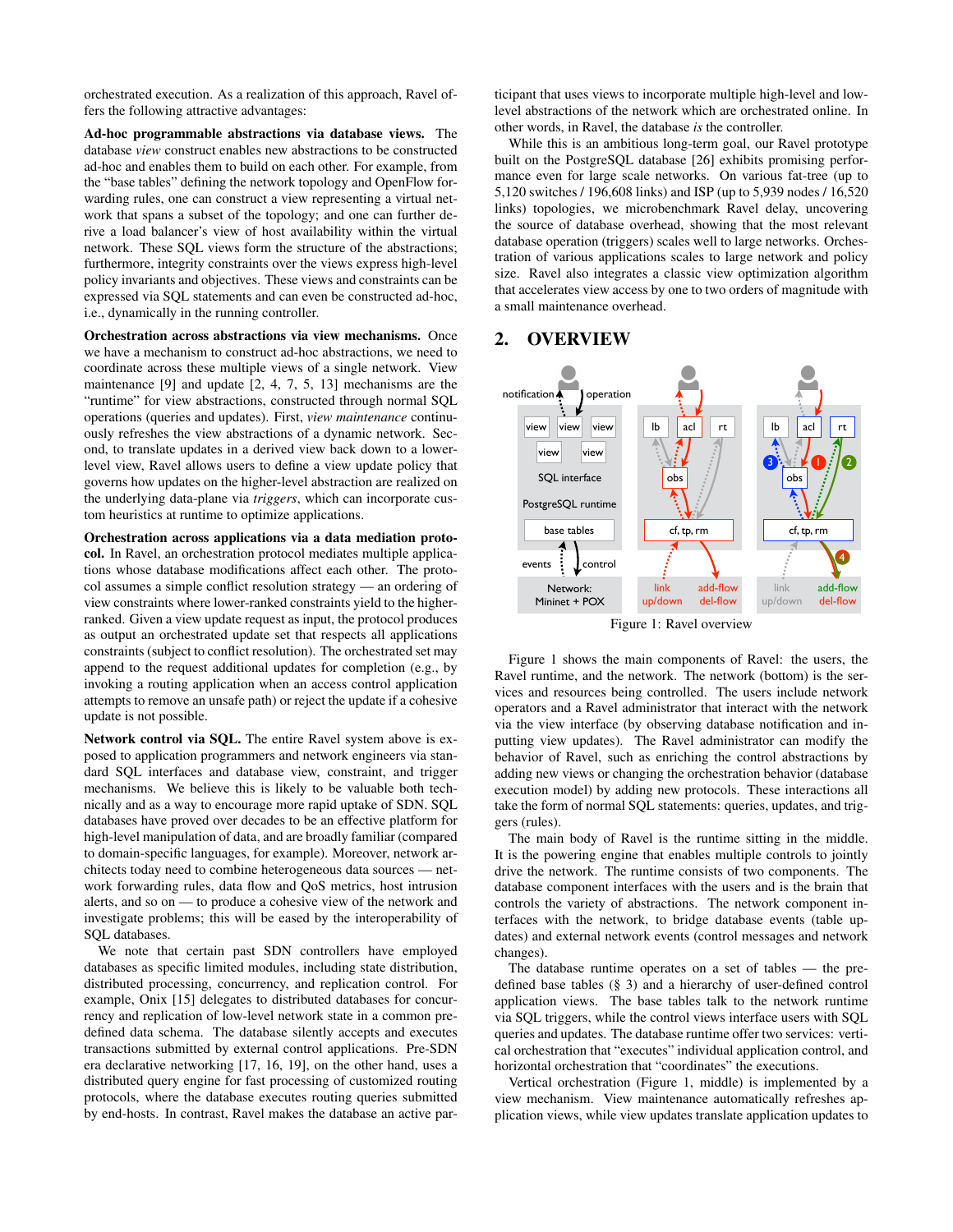network controls. Modern databases are capable of automatic view update on simple cases. For complicated scenarios that involve ambiguity (e.g., a reachability view update corresponds to multiple viable path assignments in a lower base table), the operator can direct the database via a trigger before deployment, or alter the trigger behavior at run time.

Horizontal orchestration is implemented by a mediation protocol. The protocol assumes a priority ordering among the control applications. Upon an initial control request that attempts to modify the base data, the protocol consults all higher ranked applications that are affected, allowing them to check the proposed update and make modifications according to its local logic. The resulting updates are combined and populated back to the lower ranked applications. Finally, the orchestrated updates are grouped into a transaction committed to the base tables.

For example, as shown in Figure 1 (right), assume applications lb, acl, rt each maintain a property (in the usual sense) that is totally (pre-) ordered (left to right). Upon an initial control request that attempts to modify data  $(\mathbf{0})$ , the protocol consults all higher ranked applications  $(②)$  that are affected, allowing them to check the proposed update and make modifications according to its local logic. The resulting updates ( $\Theta$ ,  $\Theta$ ) are combined and populated back ( $\Theta$ ) to lower ranked applications. Finally, the orchestrated updates are grouped into a transaction  $(\mathbf{0} \mathbf{\Theta} \mathbf{\Theta})$  committed to the network  $(③)$ .

### 3. ABSTRACTIONS

### Shared network state: the base tables

Ravel takes the entire network under the hood of a standard relational database, where the network states and control configurations are organized in two levels — the lower level is the tables storing the shared network state and the higher level is the virtual views pertaining to each application. We also include the network tables in the base. Ravel pre-defines the network base — a set of stored database tables — based on our extensive study of state-of-the-art control applications. The base table schema design is as follows:

```
tp(sid,nid) # topology
rm(fid,sid,nid,vol) # end-to-end reachability (matrix) cf(fid,sid,nid) # configuration (forwarding table)
                           # configuration (forwarding table)
```
tp is the topology table that stores link pairs (sid,nid). rm is the end-to-end reachability matrix that specifies for each flow  $(fid)$  the reachability (from sid to nid) and bandwidth  $(vol)$ information.  $cf$  is the flow table that stores for each flow  $(fid)$ the flow entries (the next hop nid for the switch sid). All the attributes here are symbolic identifiers with integer type for performance. For each attribute, Ravel keeps an auxiliary table that maps to real-world identifiers (e.g., an IP prefix for sid and nid in cf).

Ravel base tables provide fast network access and updates while hiding the packet processing details. They talk directly to the underlying network via OpenFlow. Initially, the base is loaded with the network configurations (e.g., topology, flow tables). As the network changes, the Ravel runtime updates the base (e.g., switches, links) accordingly. Similarly, as the base entries for flow rules change due to network control produced by the application, the runtime sends the corresponding control messages to the network.

While the network base design can be expensive, we argue that compared to the "fluid" control abstraction, it is relatively stable and retains the schema. Thus, we view the base schema design a one-time effort.

#### Application-specific policy: the SQL views

While the shared base talks continuously to the network, a separate higher level permits abstraction pertaining to individual applications. By running SQL queries on the base, SQL views derive from the base the data relevant to individual applications and restructure that data in a form that best suits the application's logic. SQL views allow a non-expert to add abstractions on demand, and the resulting views are immediately usable — referenced and updated via the database system runtime (§ 4). This frees users from committing to a fixed "right model that fits all", thus making Ravel abstractions ad-hoc extensible as requirements evolve.

For example, a load balancer abstraction is a view 1b defined by the following SQL query.

```
CREATE VIEW lb AS(
       SELECT nid AS sid,
              count(*) AS load
       FROM rm
       WHERE nid IN server_list)
```
SQL views are also "composable", like function composition via procedure call, a composite view is built by a query that references other views. In a SQL query, views are indistinguishable from normal tables. Imagine a tenant network managed via view tenant\_policy as follows:

```
CREATE VIEW tenant_policy AS (
   SELECT * FROM rm
   WHERE host1 IN (SELECT * FROM tenant hosts)
         AND host2 IN (SELECT \star FROM tenant hosts));
```
tenant\_policy monitors all traffic pertaining to the tenant slice. To manage load in this slice, we built a composite view  $t \perp b$ from tenant\_policy, just like lb is built from the base rm:

```
CREATE VIEW tlb AS (
  SELECT sid,
         (SELECT count(*) FROM tenant_policy
         WHERE host2 = sid) AS load
  FROM tlb_tb);
```
Control loop: Monitoring and repairing policy violations with rules/triggers. SDN application dynamics typically follow a "control-loop": the application monitors (reads) the network state against its constraints, performs some computation, and modifies (writes) the network state according to its policy. For example, a load balancer checks traffic on servers of concern, and re-balances traffic when overloading occurs (e.g., the load on a server exceeds a threshold  $t$ ).

Ravel allows a natural translation of application policy as integrity constraints over view data and the "control-loop" that maintains the policy as SQL rule processing, in the form:

ON event DO action WHERE condition

For the load balancer, its invariant is a simple constraint load < threshold (t) over lb. Thus, we monitor the violations by a query on lb against the constraint:

```
CREATE VIEW 1b_violation AS (<br>SELECT * FROM 1b WHERE load >= t);
```
To repair the violations, we simply empty the lb\_violation view by a DELETE operation on lb\_violation. We introduce the rule lb\_repair to translate the repair onto the actual operations on lb, which simply sets the load to the default threshold:

```
CREATE RULE lb_repair AS
  ON DELETE TO lb_violation
  DO ALSO (
      UPDATE lb SET load = t WHERE sid = OLD.sid);
```
Another example action is to move two units of flow away from a particular server with id k:

```
UPDATE lb
 SET load = (SELECT load FROM lb WHERE sid = k) - 2
  WHERE sid = server_id;
```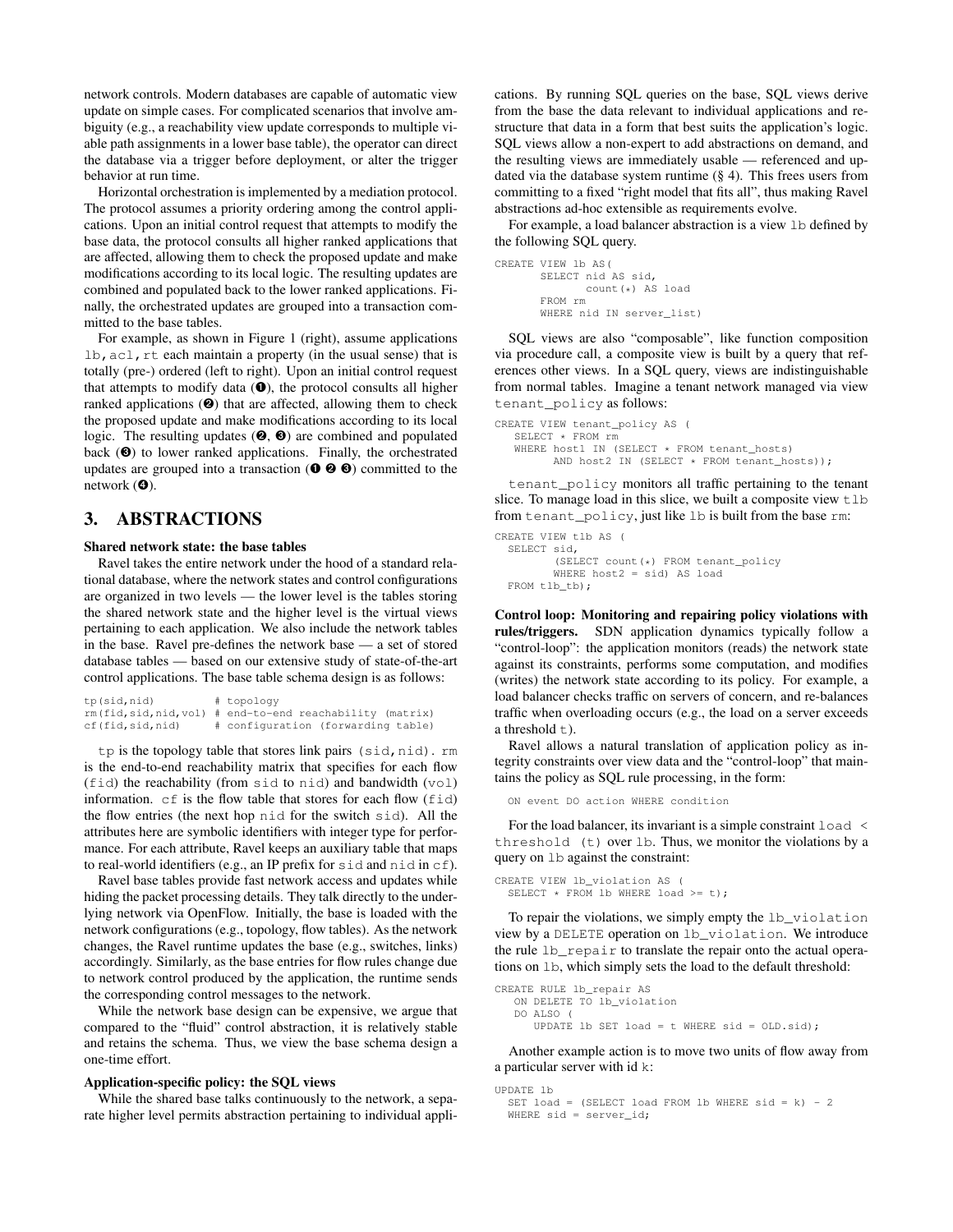## 4. ORCHESTRATION

### 4.1 Vertical orchestration via view mechanisms

Vertical orchestration is about synchronizing the views and the base by leveraging two view mechanisms. View mechanisms power view-based network control on individual applications: view maintenance populates base dynamics to the views, and view update translates view updates to the base (implementation). View maintenance is well-established, with a family of fast incremental algorithms developed over a decade [34, 10, 9]. Ravel implements classic view maintenance algorithms [10, 9] that automatically optimize application views for faster access (more in § 5, § 6). An interesting usage of view maintenance is that an application can ask interesting questions (e.g., a summary or aggregate) about it by submitting a SQL query on its view. For example, to find overloaded servers (exceeding some threshold  $t$ ), the application simply writes:

```
SELECT sid FROM 1b WHERE load > t;
```
Conversely, view update pushes the changes on the view (by the application) back to the base (network). View update is a difficult and open research problem [13, 2, 4] because an update can correspond to multiple translations on the underlying base. To disambiguate, Ravel relies on user input for an update policy. For example, consider an update on 1b that re-balances traffic to randomly chosen lightly selected servers. Specified by the following actions, it reduces the load on a server from OLD.load to NEW.load by picking a server with lowest load and redirecting the OLD.load-NEW.load oldest flows in rm to that server.

```
UPDATE rm
  SET nid =
    (SELECT sid FROM lb
     WHERE load = (SELECT min (load)
                   FROM lb LIMIT (OLD.load - NEW.load))
     LIMIT 1)
  WHERE fid IN
     (SELECT fid FROM rm WHERE nid = NEW.sid
      LIMIT (OLD.load - NEW.load));
```
In general, users can program an update policy with rules of the form:

```
CREATE RULE view2table AS
  ON UPDATE TO view
 DO INSTEAD UPDATE TABLE --- actions ---
```
Here, action can be an arbitrary sequence of SQL statements, or a procedure call to external heuristics. This has the benefit of making Ravel abstractions open. Users can dynamically control the implementation of its high-level policy — how the view update maps to the underlying network — by simply creating or modifying the associated rules.

Similar to views derived directly from the base tables, nested views can be updated to manage the underlying network states. The update policy only needs to specify how changes on the view are mapped to its immediate source. For example,  $t \perp b$  only needs an update policy on tenant\_policy, from which it is derived, and tenant\_policy will handle the mapping down to the network base tables.

```
CREATE RULE tlb2tenant_policy AS
 ON UPDATE TO tlb
   DO INSTEAD
    UPDATE tenant_policy ...;
```
### 4.2 Horizontal orchestration via mediation protocol

Eventually, all control application operations are translated to updates on the network base data. To integrate the individual controls into a consistent base, it is sufficient to control their updates on the shared base. To this end, Ravel enhances the database runtime with a mediation protocol that instructs the shared data access.

The protocol offers participating applications three primitive operations. (1) *Propose*: an application attempts a tuple insertion, deletion, or update to its view. (2) *Receive*: an application observes updates (side-effects) reflected on its view due to network updates initiated by other participants. (3) *Reconcile*: an application checks the received view updates against its policy and performs either an accept (no violation), overwrite (to resolve a conflict), or reject (no conflict resolution exists). A conflict occurs when an update made by one application violates the constraints of another. Ravel adopts a simple conflict resolution policy based on priorities. Applications are required to provide a global ranking among all the constraints (one application can have multiple constraints) — higher-ranked constraints can overwrite updates from those lower-ranked when a conflict occurs.

Starting from a consistent network state where all application policies (invariants) are satisfied, the protocol takes an update proposal and a globally agreed priority list, and produces a set of orchestrated updates as follows. First, Ravel computes the effects of the proposal on other applications. A view update affects another view if the corresponding update on the shared data item causes modification to that view. Next, the affected applications sequentially reconcile their received update against their constraints in increased ranks. Finally, all the reconciled updates are merged and form the orchestrated output set. The orchestrated output is applied atomically as one transaction in the database, which transforms the network from its current state to the next.

Implementing the protocol is straightforward with PostgreSQL triggers [24, 33, 6, 33]: to enforce the priorities and properly invoke the overwrites, we only need to enforce the global ordering according to the priorities. Specifically, for each participant  $Q$ , assume some applications  $P$ ,  $Q$  and associated priorities that satisfy  $p < q < r$ . We supplement Q with an extra priority table q and three rules p2q, q2r, q\_constraint. p2q invokes updates at  $Q$  once P is done (status = 'off'), followed by q constraint that performs the local reconciliation, and  $q2r$ (similar to p2q) that invokes the next application R.

```
CREATE TABLE q (counts integer, status text);
CREATE RULE p2q AS
  ON UPDATE TO p
  WHERE (NEW.status = 'off')
   DO ALSO INSERT INTO q values (NEW.counts, 'on');
CREATE RULE q_constraint AS
  ON INSERT TO q
  WHERE NEW.status = 'on'
  DO ALSO -- local reconciliation of application q;
           UPDATE q SET status = 'off';
```
CREATE RULE q2r AS ...

#### **Correctness**

Ravel orchestration handles two scenarios. In one, applications are called to collaborate for a common task (e.g., when a firewall drops an unsafe path, the routing component shall be invoked to remove the corresponding path). In the other, independent applications are prevented from in-adversely affecting each other (e.g., traffic engineering and device maintenance). Combined, the goal is to avoid partial and conflicting updates that lead a network into an inconsistent state. Formally, a network state is consistent if it is compliant with all the application policies. That is, consistent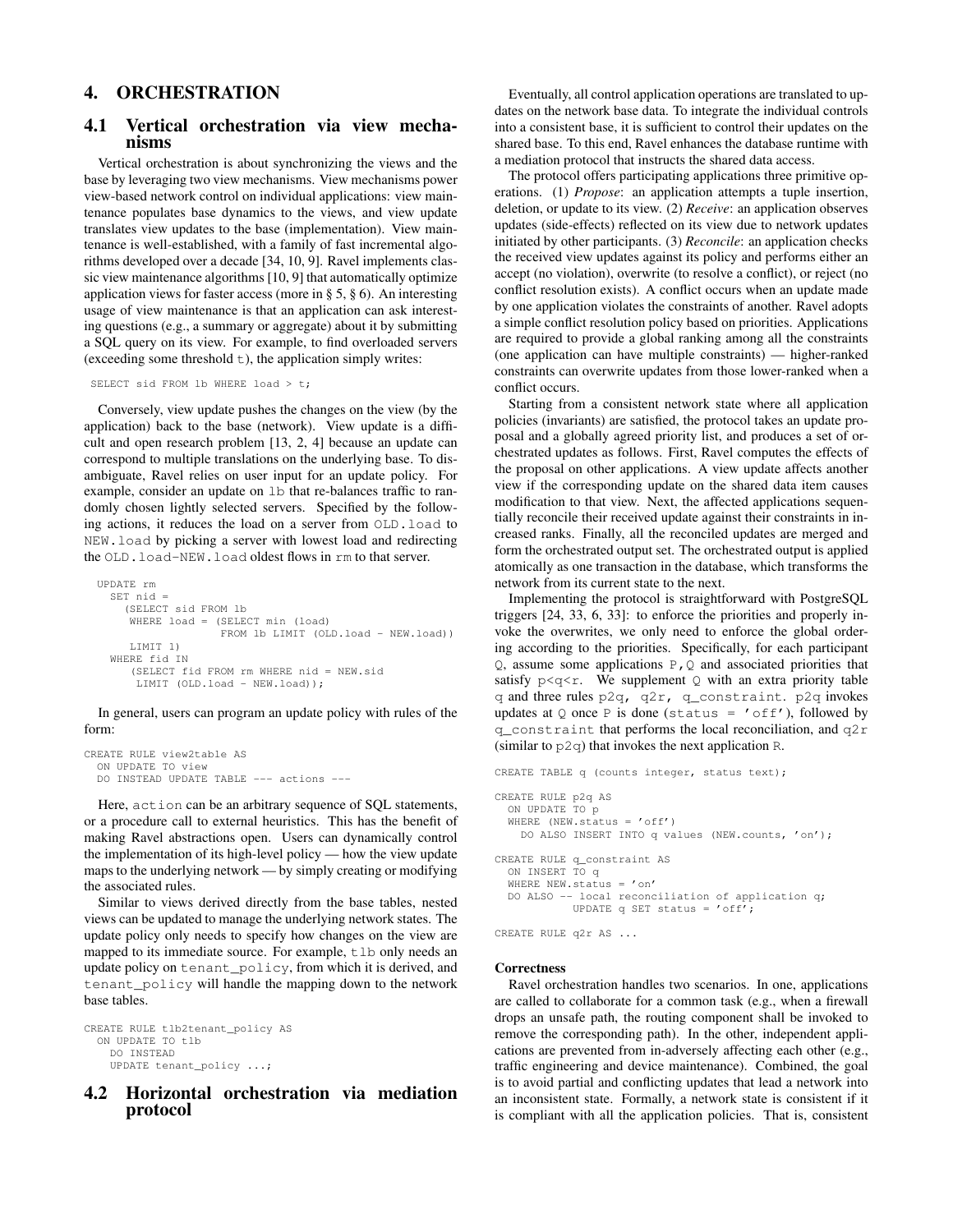| Ravel component      | Lines $(#)$             | PostgreSQL features |  |
|----------------------|-------------------------|---------------------|--|
| network base         | 120                     | SQL                 |  |
| routing (rt)         | 230                     | SQL, rule, trigger  |  |
| load balancer (lb)   | 30                      | SQL, rule           |  |
| access control (acl) | 20                      | SQL, rule           |  |
| tenant (rt, lb, acl) | 130                     | SQL, rule, trigger  |  |
| runtime              | 200                     | rule, trigger       |  |
| Mininet integration  | 260(SQL)<br>102(Python) | SOL, PL/Python      |  |

Table 1: Summary of Ravel components

network states correspond to applications with invariant-preserving views. A set of network updates potentially contributed by multiple applications is correctly orchestrated if the set transforms a consistent (i.e., correct) network state into only another consistent states.

PROPOSITION 1. *Ravel orchestration preserves network consistency.*

PROOF. (Sketch) The data mediation protocol translates each application update into a set of updates (contributed by all relevant applications) which, combined, satisfy all application constraints (subject to conflict resolution), thus preserving network consistency.  $\square$ 

## 5. IMPLEMENTATION

We built a prototype of Ravel using PostgreSQL [26] and Mininet [20]. PostgreSQL is an advanced, open source database popular for both academic and commercial purpose. It is highly customizable with many useful features (e.g., pgRouting [25]) for networking.

The prototype is implemented by 1000+ lines of SQL and 100+ lines of Python code, consisting of four components: the network base, the control applications (routing, load balancer, access control, and tenants), the runtime, and gluing code for integration with Mininet. Table 1 summarizes the implementation size and the PostgreSQL features used.

During the development of the prototype, we learned two optimization tactics that reflect the time-space tradeoff in a databasecentered system. First, Ravel optimizes the base table schemas to avoid recursive path computation. By adding an additional reachability requirement table rm and triggers that recursively reconfigure the corresponding paths on the per-switch configuration table, higher-level views can control routing paths via non-recursive query and update over rm. Second, Ravel optimizes the performance of the application view by integrating a classic view maintenance algorithm [10], which avoids wasteful re-computation of the views from scratch as the network changes.

## 6. EVALUATION

To study the feasibility of Ravel, we run three sets of experiments on large fat-tree and ISP network topologies. We first examine the delay imposed by Ravel and microbenchmark database operations for route insertion and deletion. Next, we look at the scalability in orchestrating applications. Finally, we examine the overhead and performance improvement from view optimizations. The results are promising: even on a fat-tree topology with 196608 links and 5120 switches, and the largest ISP topology (Rocketfuel dataset) with 5939 switches and 16520 links, the delay for rule/trigger and key-value query overhead remains in the single-digit millisecond range. All experiments were run on a 64-bit VM with a single CPU and 7168M base memory.

| fat-tree |          | <b>ISP</b> |      |       |       |
|----------|----------|------------|------|-------|-------|
|          | switches | links      | AS#  | nodes | links |
| 16       | 320      | 3072       | 4755 | 142   | 258   |
| 32       | 1280     | 24576      | 3356 | 1772  | 13640 |
|          | 5120     | 196608     | 7018 | 25382 | 11292 |
|          |          |            | 2914 | 5939  | 16520 |

Figure 2: Topology setup: (left) fat-tree with k pods, (right) four Rocketfuel ISP topologies with varying size.

### Network setup

Figure 2 shows the three fat-tree topologies and four ISP topologies (taken from the Rocketfuel [31] dataset) we use. Among them, AS 2914 is pre-populated with a synthetic routing configuration from Route View [1] BGP feeds.

### Profiling delay

We profile and analyze the various primitive database operations that constitute Ravel delay: pgr\_routing (rt) that computes a shortest path between two nodes, lookup ports (lk) that fetches the outgoing port, write to table (wt) that installs the per-switch forwarding rules, and trigger and rules (tr) that optimize application operations and coordinate their interactions. We find the delay is dominated by the routing component  $(rt)$  and database writes ( $wt$ ), which are dependent on the network topology. The additional database overhead of  $lk$ ,  $tr$  remains low even for large network size, demonstrating good scalability. The details of the constituted delays are shown in Figure 3.

As the network size grows for fat-tree and ISP topologies, the delay caused by tr and wt operations increase linearly. Even for fattree k=64, both operations only double to 5ms. While the path-computation component  $rt$  grows and quickly dominates Ravel delay, it can be easily replaced by a faster implementation with better heuristics or precomputing k-shortest path. In contrast to the network size, the growth of the policy size has a smaller effect on the operations. This is because Ravel handles each  $f$ low\_id independent of the rest of the policy space. Therefore, the scalability study below examines only the network size.

#### Scaling orchestration

We measure, on increasing network sizes, Ravel's delay in orchestrating applications including load balancer (1b), access control  $(ac1)$ , tenant network  $(t)$ , and routing application  $(rt)$ . acl removes (i.e., prohibits) traffic requirements from a blacklist. lb re-balances traffic requirements among a list of provisioned servers. rt is the component that actually realizes the traffic requirement with per-switch rules. Tenant network  $t$  is a 10-node full-mesh network that controls the traffic slice pertaining to its topology.

We examine vertical and horizontal orchestration scenarios. We use  $x \notin t$  to denote vertical orchestration of an application  $x$  controlling a tenant network  $t$ . For horizontal orchestration, we use  $x+y+\ldots$  to denote applications  $x, y, \ldots$  collectively controlling a network. For example, lb+acl+rt denotes the scenario that upon a newly inserted route, load balancer is engaged first, followed by access control, and finally by the routing application to set up the actual path on the underlying network state. The CDF in Figure 4 shows the overall orchestration delay in milliseconds.

We find that Ravel adds a small delay for orchestration, around 1ms for most scenarios. Delay is dominated by rt because of its semantics.  $rt$  must compute the path and reconfigure the switches. In contrast, acl imposes a negligible delay (<1ms) since it only needs to read from its blacklist, i.e., a fast key-value lookup. lb sits between these two applications and handles the extra path computation to direct traffic to a less loaded server. In particular,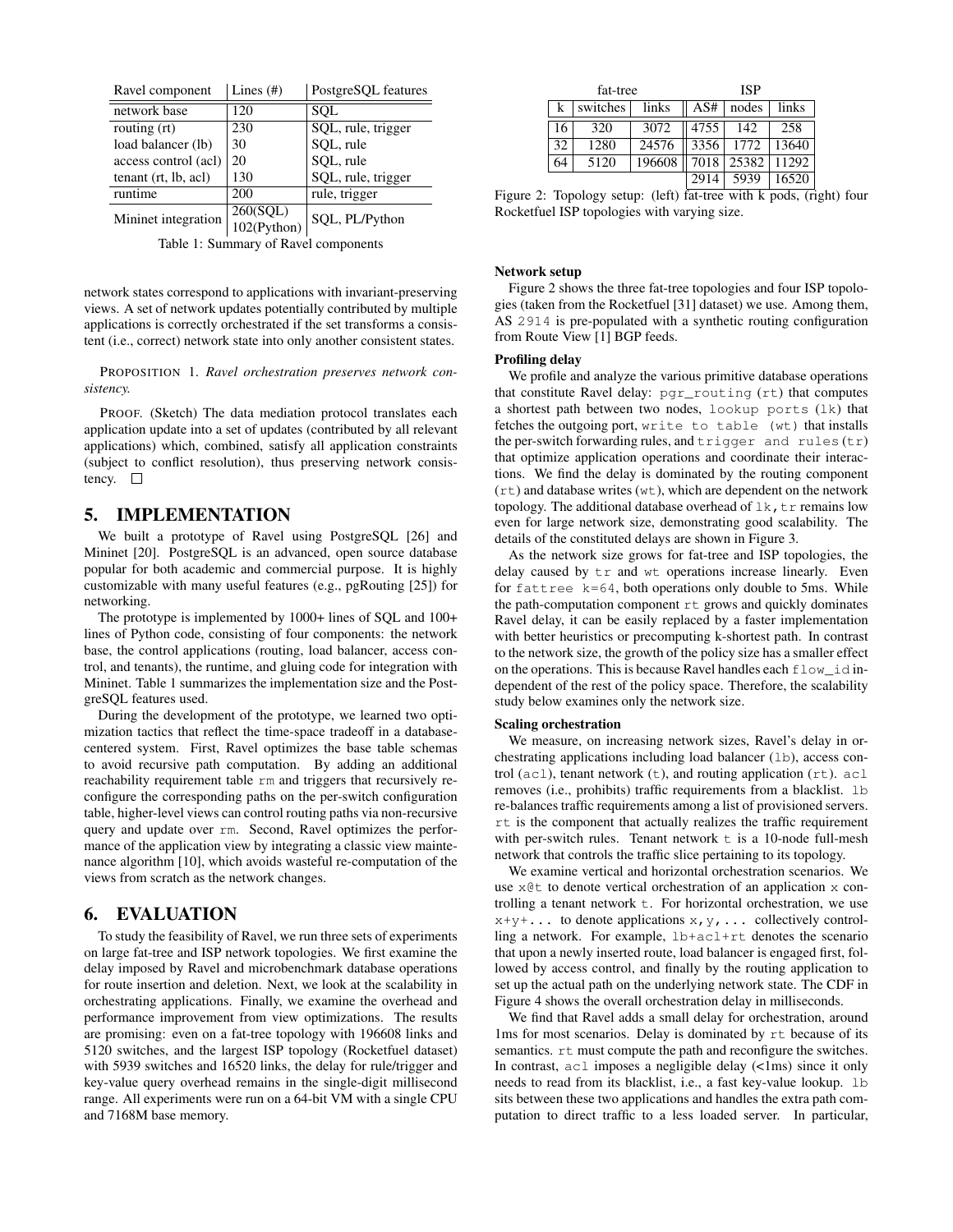

Figure 3: Sources of Ravel delay (ms) for route insertion and deletion.



Figure 4: CDF of orchestration delay: normalized per-rule orchestration delay (ms) on various network sizes.



Figure 5: (a) CDF of querying (ms) on a view and its materialized equivalent. (b,c) CDF of maintenance delay (ms).

lb+acl+rt is bound by rt, and x@t is almost identical to that of x.

### **Optimizing application views**

Ravel optimizes application views by translating them into equivalent materialized tables that offer faster access with small overhead. Figure 5 (a) compares the performance (query delay) on a load balancer view  $(v)$  and its materialized version  $(o)$  for three policy sizes (10, 100, 1000). Queries on optimized views (blue shade) are an order of magnitude faster (.1ms vs 1-2ms). As policy size grows (from 10 to 1000), the performance gain is more obvious. Figure 5 (b,c) shows the overhead of view maintenance, measured on three fat-tree topologies ( $k=16$ , 32, 64) and two scenarios: updates (deletion and insertion) to lb\_tb and rm. In all cases, view maintenance incurs small delay (single-digit ms) that scales well to large network size.

#### 7. **RELATED WORK**

Declarative networking. In the pre-SDN era, declarative networking  $[17, 16, 19]$  — a combined effort of deductive database (recursive datalog) and distributed system (distributed query optimization) research — uses a distributed recursive query engine as an extensible and efficient routing infrastructure. This allows rapid implementation and deployment of new distributed protocols, making it an alternative design point that strikes a balance among its peers like overlay [18] and active networks [11]. Ravel differs in every aspect. We build on relational database research, making novel use

of SOL views and contributing new data mediation techniques, with target usage — mediating applications with higher-level user support in a centralized setting — better described in network OS and SDN programming APIs.

Database usage in network controllers. The use of database and the notion of network-wide views are not unfamiliar. Advanced distributed controllers such as Onix [15] and ONOS [3] provide consistent network-wide views over distributed network elements and multiple controller instance. Unlike Ravel, these systems use the database as a mere transactional repository to "outsource" state management for distributed and replicated network states, and treat the database as a passive recipient that only executes queries and transactions. Furthermore, the network-wide views are often predefined by the system (e.g., Onix's NIB APIs with fixed schemas for all control applications), making little use of user-centered database views. In Ravel, the database is the reactive controller with usercentered database views: control applications and the dynamic orchestrations are moved into the database itself, while SQL offers a native means to create and adjust application-specific ad-hoc views.

#### 8. **CONCLUSION**

We present a novel SDN design, Ravel, based on a standard SQL database. With the simple and familiar SQL query, constraints, and triggers, non-experts can rapidly launch, modify, and switch between abstractions that best fit their needs. The database runtime, enhanced with view mechanisms and a data mediating protocol, allows multiple disparate applications - collaborative or competitive - to collectively drive the network in a user-defined meaningful way. A prototype built on the PostgreSQL database exhibits promising performance even for large scale networks.

#### **ACKNOWLEDGMENTS** 9.

This work was supported by an NSA Science of Security grant, and NSF grant CNS 1513906.

#### **REFERENCES** 10.

- [1] Route views project. http://www.routeviews.org.
- [2] BANCILHON, F., AND SPYRATOS, N. Update semantics of relational views. ACM Trans. Database Syst. 6, 4 (Dec. 1981), 557-575.
- [3] BERDE, P., GEROLA, M., HART, J., HIGUCHI, Y., KOBAYASHI, M., KOIDE, T., LANTZ, B., O'CONNOR, B., RADOSLAVOV, P., SNOW, W., AND PARULKAR, G. Onos: Towards an open, distributed sdn os. In Proceedings of the Third Workshop on Hot Topics in Software Defined *Networking* (New York, NY, USA, 2014), HotSDN '14,  $ACM$ , pp. 1–6.
- [4] BOHANNON, A., PIERCE, B. C., AND VAUGHAN, J. A. Relational lenses: A language for updatable views. In Proceedings of the Twenty-fifth ACM SIGMOD-SIGACT-SIGART Symposium on Principles of Database Systems (New York, NY, USA, 2006), PODS '06, ACM, pp. 338-347.